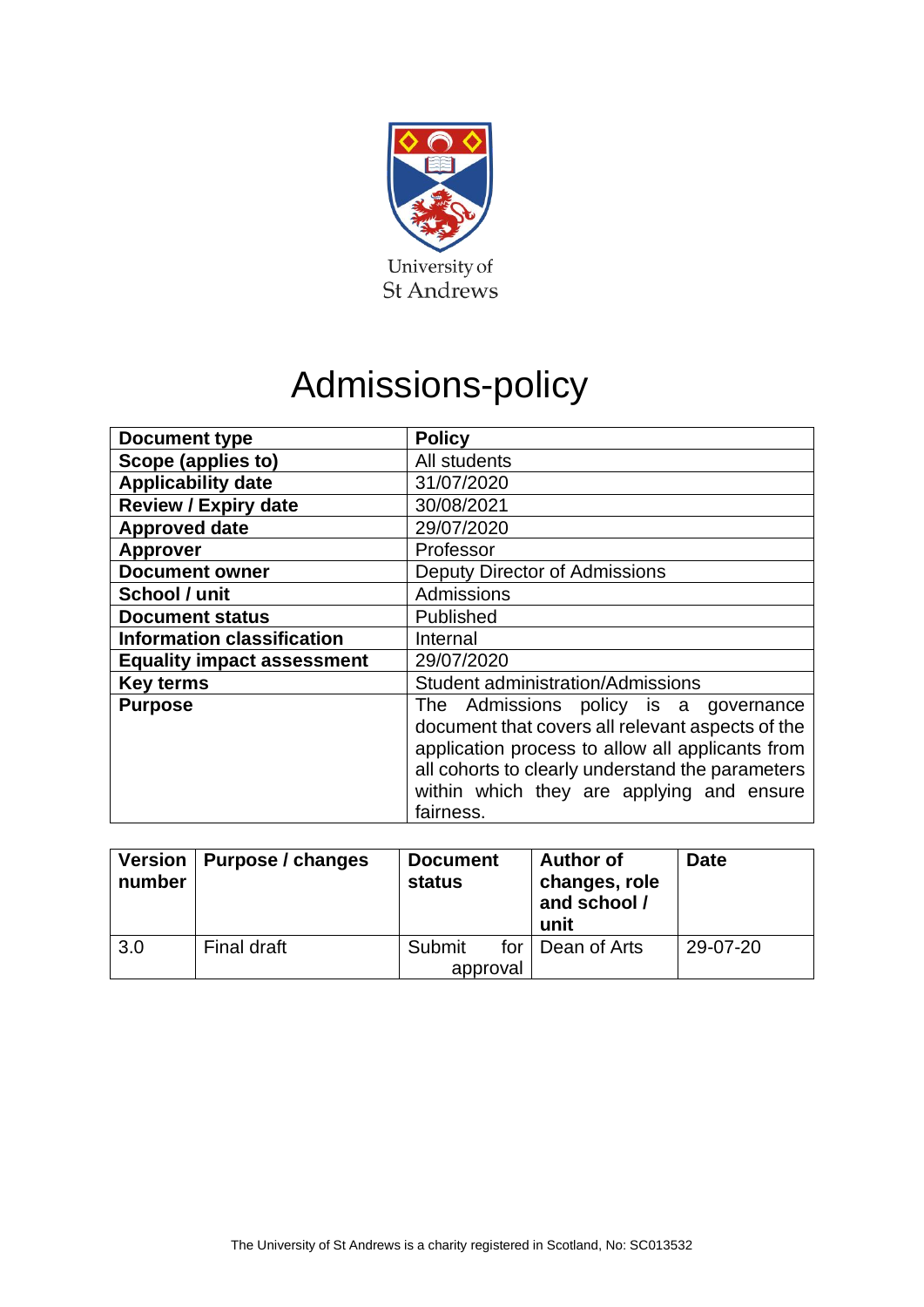#### **Admissions Policy - 2021 entry**

#### **1. Purpose**

- 1.1. The University of St Andrews' admissions policy (the Policy) is in place to provide policy information to enquirers, applicants, offer holders and advisors about recruitment, selection and admissions at the University. It is the policy framework on which all staff who are involved in recruitment, selection and admissions activity, base their approach.
- 1.2. The Policy ensures fairness for all applicants. We are committed to reducing barriers to entry for students with the potential to succeed at the University. We aim to make the University a beacon for diversity and to pursue the most effective ways to make a St Andrews education accessible to all who may benefit from it. We encourage all applicants to demonstrate their potential, regardless of social or economic background, whether this is related to their place of education, family background, or residence.
- 1.3. The University is committed to providing clear and accurate pre-entry information and support to prospective students so they can apply to programmes appropriate to their interests while gauging their academic achievements and potential against the University's requirements. Our recruitment and [admissions activities](https://www.st-andrews.ac.uk/study/) are informed by a commitment to the provision of impartial advice and support for applicants to enable them to make informed decisions about applying to study at the University of St Andrews. We welcome applications from the best applicants, however applicants are in competition for a limited number of places and it is with great regret that not all highly qualified applicants can be made an offer.
- 1.4. This policy and associated procedures comply with relevant legislation and are aligned with the guiding principles of the QAA [Expectations and Practices for Admissions, Recruitment and Widening Access](https://www.qaa.ac.uk/en/quality-code/advice-and-guidance/admissions-recruitment-and-widening-access)**.** The Policy is developed and monitored by Admissions on behalf of the University and is approved by the Admissions Committee**.**

#### **2. Scope of the Policy**

- 2.1. This Policy applies to all applicants to foundation, undergraduate and postgraduate taught courses at the University as well as all non-graduating students. The Policy is supported by other University policies, which are referenced at the end of the Policy.
- 2.2. Any questions relating to the Policy can be addressed in writing to the Director of Admissions.

#### **3. Material information to an application**

- 3.1. It is the responsibility of the applicant to provide full and accurate information in support of their application.
- 3.2. The University regards the following details as material to an application:

#### Course choice;

Fee status assessment; and the information provided in order to make the assessment;

Intended year of entry;

Academic record: qualifications or grades achieved and predicted grades and marks;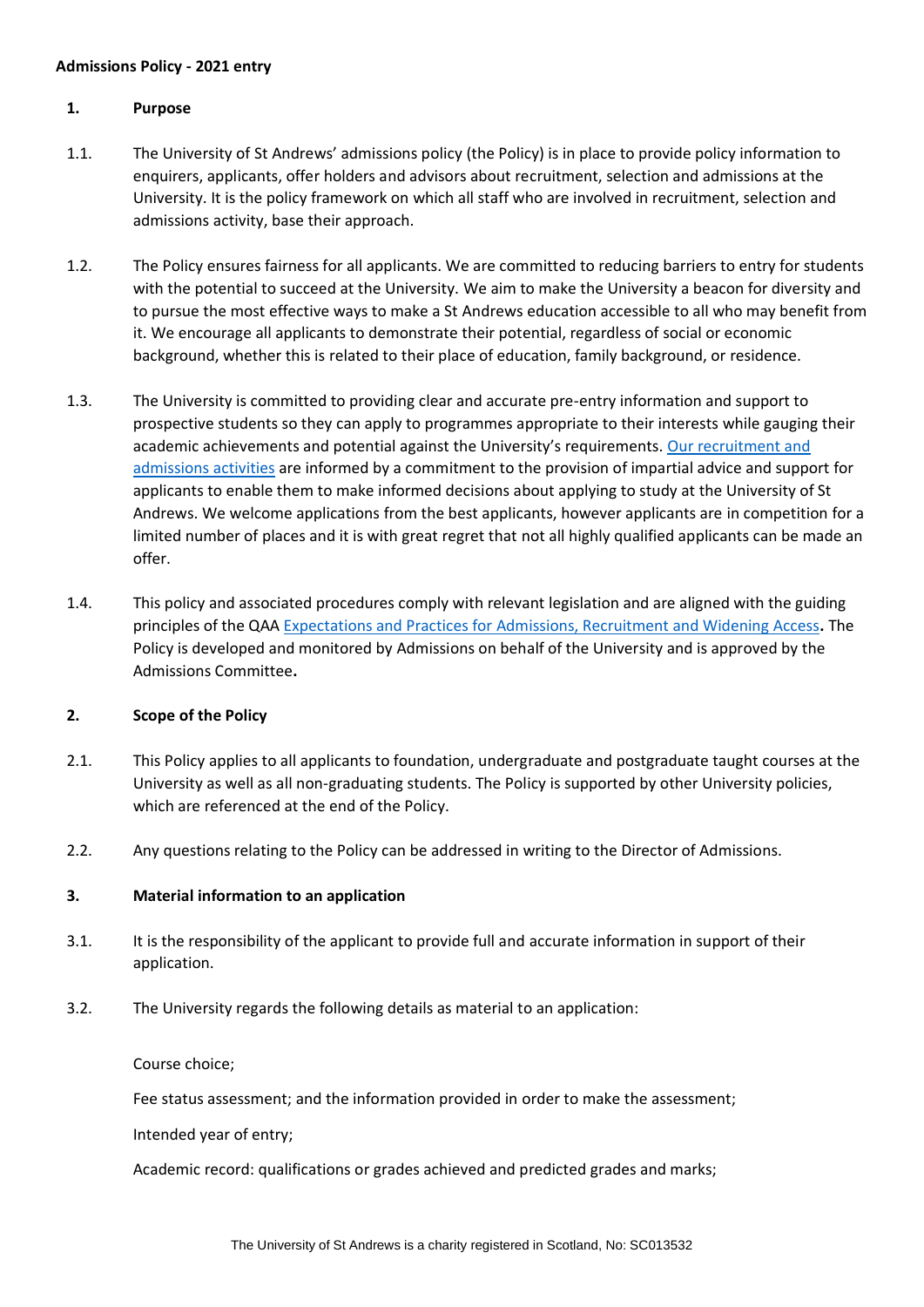Evidence supporting grades achieved and predicted grades and marks including any non-standard education experience and extenuating circumstances;

Academic references;

Personal statement or requested sample of written work;

Contextual data information, which is additional information related to an applicant as described in the '[use of contextual data](https://www.st-andrews.ac.uk/study/policy/contextual-data/)' policy;

Evidence of English language proficiency, where required;

Relevant work or other experience demonstrated on CV/Resume where appropriate;

Performance at interview, where appropriate; and

External aptitude tests, where appropriate.

# **4. Course information provided by the University before applying**

4.1. The University produces the prospectus in two formats – digital and print. The [online prospectus](https://www.st-andrews.ac.uk/subjects/) represents the definitive offering that forms the basis for the contract between the student and the University. The printed prospectus, [which can be accessed by PDF,](https://www.st-andrews.ac.uk/study/prospectus/) is a guide to what is intended but not a formal commitment by the University. The printed prospectus is developed 18 months in advance of the start of the intended academic year and therefore the information reflects the courses as they are at that time of going to print.

# **5. Tuition fees**

5.1. The University will clarify to an applicant at the time of the offer the compulsory fees and charges it requires any student to pay at the time of offer. The offer will also clarify conditions for any variation of fees. [The University's approach to fee setting is described online.](https://www.st-andrews.ac.uk/media/teaching-and-learning/policies/fee-setting-protocol.pdf)

#### **6. Fee status assessment for Foundation, undergraduate and postgraduate**

- 6.1. The tuition fee is determined by the applicant's fee status, mode of attendance and degree course. The University makes offers on the basis of fee status and may withdraw the offer if the fee status changes. It is the University's responsibility to assess an applicant's fee status. Fee status is determined using the regulations approved by the Scottish Parliament, the Education (Fees) (Scotland) Regulations 2011 and ou[r Fee Status Policy.](https://www.st-andrews.ac.uk/policy/student-administration-tuition-fees/fee-status-policy.pdf) If the University considers an applicant's fee status to be unclear from the information provided in the application, the applicant will be asked for further information. It is the applicant's responsibility to provide any additional information required in a timely and accurate manner.
- 6.2. Final decisions on applications cannot be made until the fee status is set. Any incorrect or incomplete information may delay decision making and may affect an applicant's opportunity for securing a place. More detailed information is available in our [Fee Status Policy.](https://www.st-andrews.ac.uk/study/policy/fee-status/)

# **7. How to apply**

# 7.1. **Undergraduate applications**

7.1.1. Depending on the [applicant's fee status](https://www.st-andrews.ac.uk/study/policy/fee-status/), an applicant can apply to the University through one of the application types below: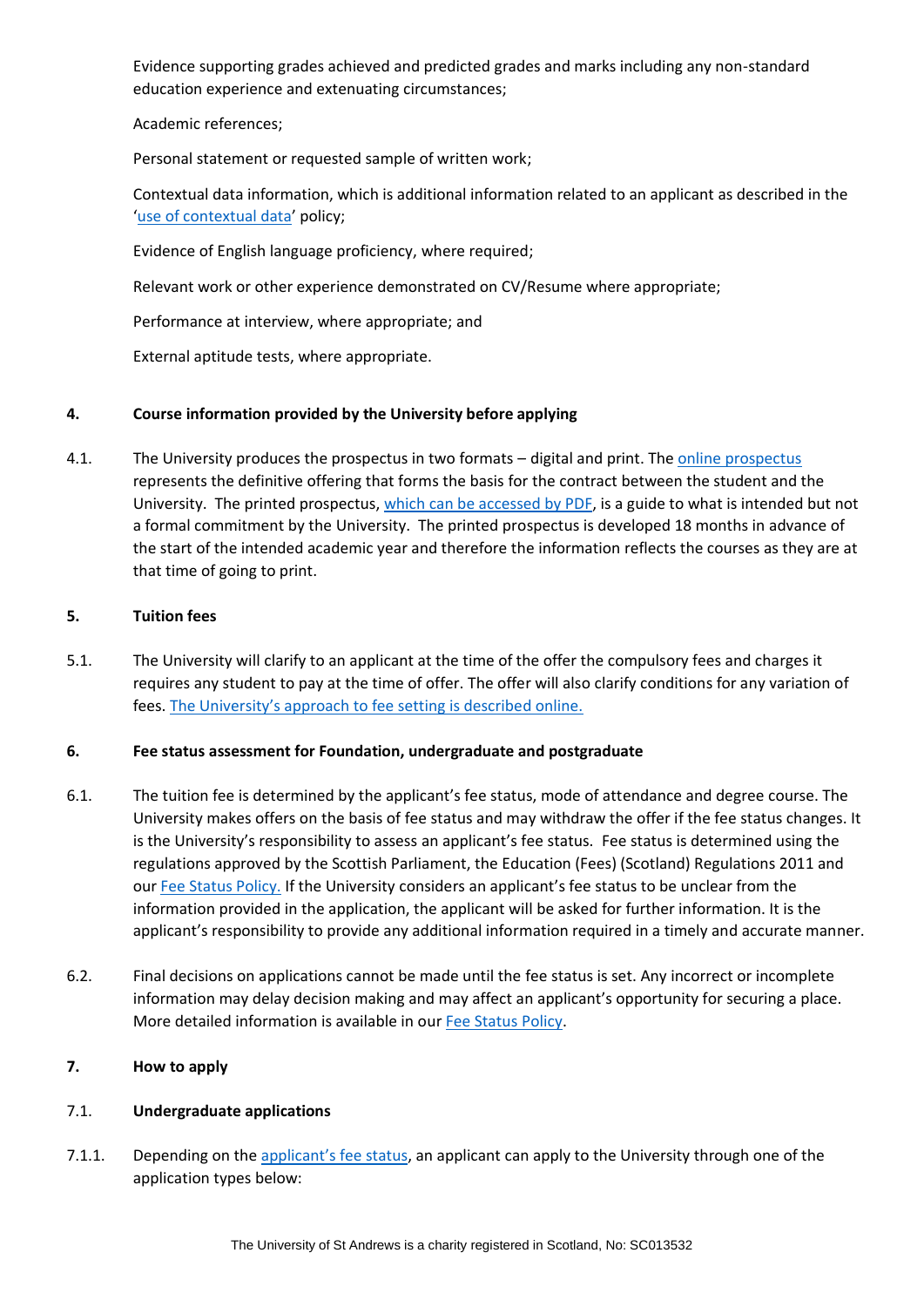[UCAS](https://www.st-andrews.ac.uk/study/apply/ug/ucas/) – available to all applicants except part-time applicants;

[Common Application](https://www.st-andrews.ac.uk/study/apply/ug/common/) – available only to Overseas applicants and all applicants applying to the BA (International Honours) joint degree between the University of St Andrews and the College of William & Mary.

St [Andrews Direct Application](https://www.st-andrews.ac.uk/study/apply/ug/direct/) – available only to Overseas applicants and all applicants applying to the BA (International Honours) joint degree between the University of St Andrews and the College of William & Mary.

[Part-time Direct Application](https://www.st-andrews.ac.uk/assets/university/subjects/documents/study-options/Part-time%20study%20application%20form.pdf) – available for those applying for MA Combined Studies and applicants wishing to study on a part-time basis at the University of St Andrews. This application can only be used for part-time entry and decisions made based on this form are only for part-time study. Those studying parttime at the University who wish to change to full time study will be required to complete the UCAS application form within the appropriate time frame.

- 7.1.2. All applications will be given equal consideration, provided that the applicant meets the deadline stated for each application route. The University uses published deadlines for applications, as a mechanism for managing and considering applications in a fair and timely manner. A published deadline does not prevent applications from being considered before that deadline; it merely ensures no application received within that period will be rejected purely on the grounds that it was received after others in that period.
- 7.1.3. The application deadline sets expectations for all parties involved in applying to, advising on and selecting for entry to courses at the University.
- 7.1.4. Undergraduate application deadlines are [published annually online.](https://www.st-andrews.ac.uk/study/apply/ug/)

# 7.2. **Undergraduate applications made through Universities and Colleges Admissions Service ("UCAS")**

7.2.1. The UCAS application is a contract between an applicant and UCAS. When an applicant accepts an offer from the University there will be a separate contract between the applicant and the University. No other party can enforce any part of these respective contracts under the terms of the Contract (Third Party Rights) (Scotland) Act 2017 or any other legislation.

#### 7.3. **Postgraduate taught applications**

- 7.3.1. Applications for postgraduate taught courses should be made through the St Andrews Direc[t application](https://www.st-andrews.ac.uk/study/apply/postgraduate/taught/)  [form.](https://www.st-andrews.ac.uk/study/apply/postgraduate/taught/) If an applicant requires an alternative arrangement, they should contact the University directly at [pgt.application@st-andrews.ac.uk.](mailto:pgt.application@st-andrews.ac.uk)
- 7.3.2. Deadlines are course specific and are [published annually online](https://www.st-andrews.ac.uk/subjects/study-options/pg/taught-programmes/) by course.

## 7.4. **International Foundation Programme applications**

- 7.4.1. Applications for International Foundation Programmes should be made through the St Andrews Direct [application form.](https://www.st-andrews.ac.uk/subjects/study-options/foundation/apply/)
- 7.4.2. Application dates and deadlines are published [online](https://www.st-andrews.ac.uk/subjects/study-options/foundation/programmes/) annually by course.

#### **8. How applications are assessed**

8.1. **Undergraduate applications**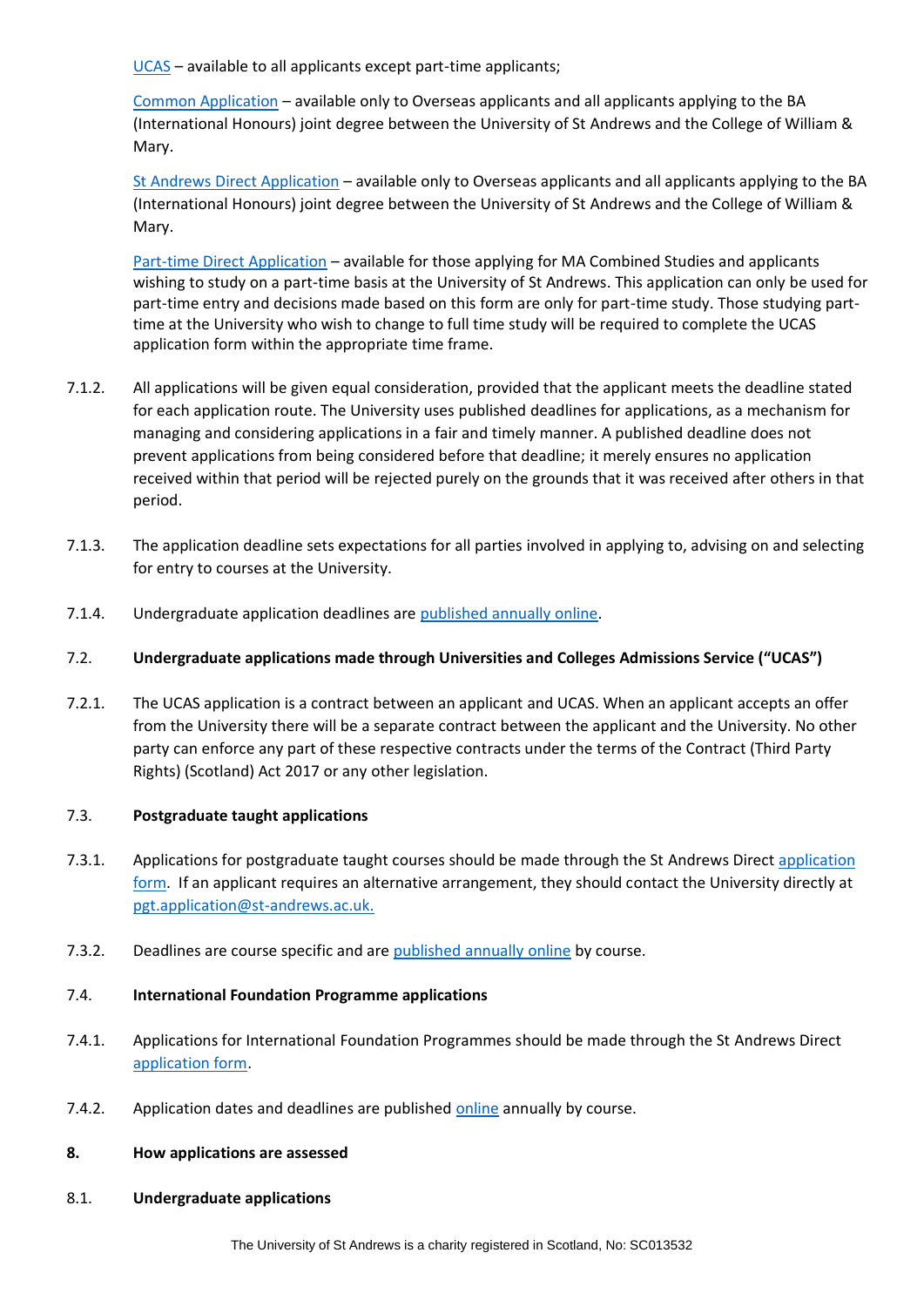8.1.1. The responsibility for setting out entrance requirements and the criteria for assessing the strength of applications resides with Admissions and the academic Schools. The responsibility for making decisions on applications rests with Admissions in coordination with the Associate Deans and the academic Schools.

## 8.2. **Basis for undergraduate decisions**

- 8.2.1. The University is looking for applicants with the academic potential and ability to thrive in a competitive academic environment. This search may be different to how other universities make their final decisions for admission purposes.
- 8.2.2. All applications are initially assessed against the agreed academic selection criteria for the relevant course and the general entrance requirements. The selection criteria for individual courses and the general entrance requirements are available on the [online prospectus](https://www.st-andrews.ac.uk/study/prospectus/ug-prospectus/) subject pages.
- 8.2.3. Meeting the selection criteria and the general entrance requirements for a course will not guarantee a place at the University, as competition for places can be high. When assessing applications, the University uses all material information requested and submitted. We will not assess supplementary information that has not been requested. Applications are assessed relative to other applications for the same course, for the same year of entry, and within a specific cohort determined by fee status, based upon the quality of the academic achievement to date, personal statement or written work, and considered future potential.
- 8.2.4. The University considers additional information to provide a more complete picture of the educational and social circumstances that underpin any individual undergraduate application and an applicant's performance in our decision-making processes. Details of how these data are used are available in our [statement on the use of contextual data.](https://www.st-andrews.ac.uk/study/policy/contextual-data/)
- 8.2.5. Where appropriate, we will request and consider alternative evidence to that referenced in 8.2.4 above.

# 8.3. **Postgraduate taught applications**

8.3.1. All applications for postgraduate taught courses are assessed by the academic School to which an applicant has applied. All applicants will be expected to meet the entrance requirements and any additional selection criteria outlined on the website for the course to which they are applying. Meeting a course's selection criteria and the entrance requirements will not guarantee an offer, as competition for places can be high.

#### 8.4. **Basis for postgraduate taught decisions**

8.4.1. When assessing applications, the University uses the following information:

academic record(s) and academic transcripts;

academic or work-related references;

personal statement or sample of written work, where required;

evidence of English language proficiency, where required; and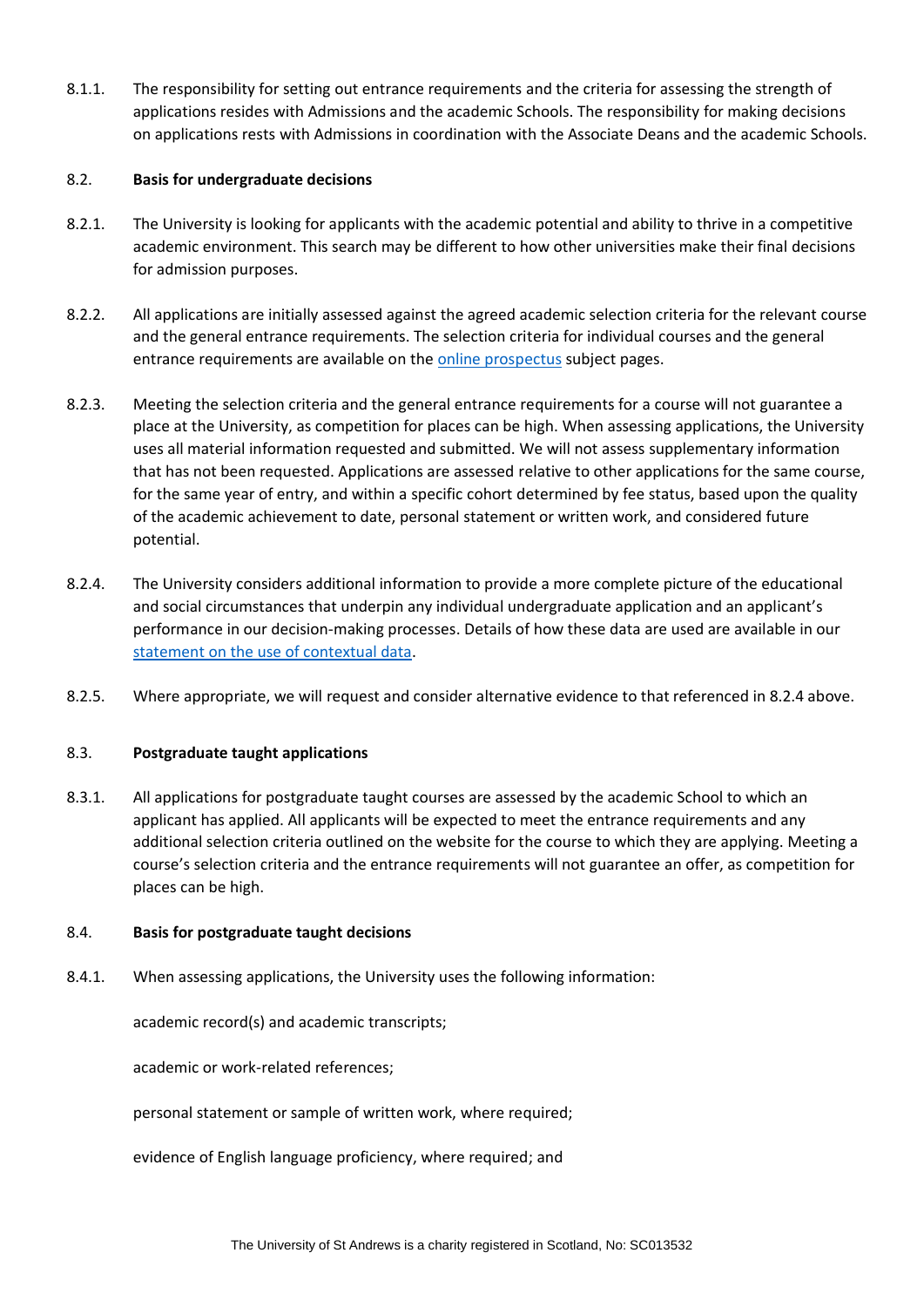relevant work or other experience, where appropriate.

8.4.2. Postgraduate taught applications are assessed on the quality of the academic and work-related achievement to date and future potential and relative to other applications for the same course.

# 8.5. **International Foundation programmes applications**

- 8.5.1. The responsibility for setting out entrance requirements and the broader criteria for assessing the strength of applications for International Foundation Programmes rests with the Director of the International Education Institute (IE). The responsibility for making decisions on applications ultimately rests with the Director of IE but is normally delegated to IE's Assistant Director (Recruitment and Administration) and other members of IE staff working under the guidance of the Assistant Director.
- 8.5.2. All applications for International Foundation Programmes will be assessed on the basis of:

academic record(s) and academic transcripts;

academic references;

personal statement;

evidence of English language proficiency;

performance in interview, where this is required.

8.5.3. Typical academic entry requirements for International Foundation Programmes are published on [programme pages.](https://www.st-andrews.ac.uk/subjects/study-options/foundation/programmes/)

#### 9. **Prior learning**

9.1. The University recognises prior learning that has taken place elsewhere after formal assessment, and this may be used to facilitate admission to a degree course and to provide advanced standing on a named degree course. Our [Recognition of prior learning](https://www.st-andrews.ac.uk/assets/university/study-at-st-andrews/documents/recognition-of-prior-learning.pdf) policy provides relevant detail.

#### 10. **Applicants who will be under the age of 18 at the point of entry to the University**

10.1. The University welcomes applications from people of all ages and applications will be considered on their individual merits. If an offer of a place is made to an applicant who will be under the age of 18 at the time of enrolment, certain Scots Law and UK legislative procedures may be necessary in order to fulfil the University's duty of care to students. Scots Law recognises that despite having full legal capacity at 16, young people aged 16 can be vulnerable in certain situations. Where applicants will be under 18 at the point of enrolment, the applicant and the applicant's parent or guardian will both be asked to sign the Young Student Authorisation Form, declaring that they understand the conditions under which young students will be accepted to study at the University. Applicants aged under 16 at the point of enrolment will be considered on an individual basis and are likely to be required to be accompanied by a parent or guardian. Guidance to applicants under 18 can be found online: [Young Student Information Sheet.](https://www.st-andrews.ac.uk/media/human-resources/new-policy-section-documents/safeguarding/Student%20authorisation%20form.docx)

#### 11. **Applicants with disabilities**

11.1. Where an applicant has declared a disability on their application form, this information is passed to the University's [Disabilities Team](https://www.st-andrews.ac.uk/study/support/students-with-disabilities/) to make an initial assessment of the declared information and follow up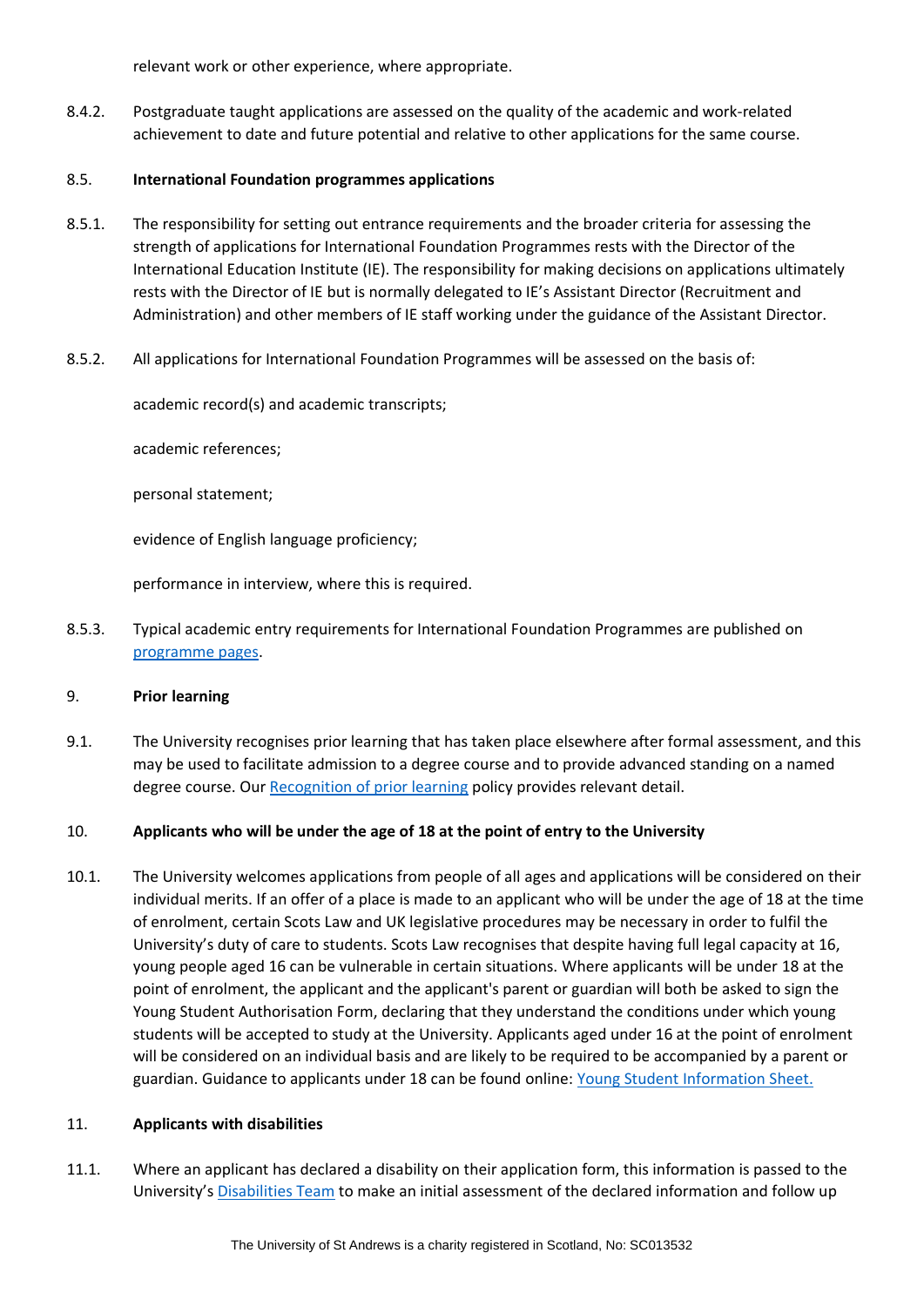where appropriate. The disability assessment is completed separately from the admissions decisionmaking process and will not have a bearing on the final admissions decision. The University will make reasonable adjustments in line with its legal duties to meet the needs of applicants with disabilities.

# 12. **Applicants to Medicine courses - disclosure of criminal convictions**

- 12.1. Applicants to Medical degree courses at the University are required to declare any criminal involvement on their application. Applications from students who have declared a criminal conviction are subject to the same academic selection process as all applications and will be assessed using the admissions process outlined in this policy.
- 12.2. Entrants to Medicine will be required to undertake satisfactory criminal record screening as part of the non-academic conditions of their offer. This involves joining the Protecting Vulnerable Groups (PVG) Scheme, which provides the applicant and the University with a live update of the person's fitness to work with regulated adults or children.
- 12.3. For more information please see the entry requirements section in each of the relevant medicine degree [courses.](https://www.st-andrews.ac.uk/subjects/medicine/)

# 13. **Communication of an admission decision outcome**

13.1. Following the assessment of a completed application, applicants will receive one of the following decisions:

An unconditional offer – this means that the applicant has met all of the entrance conditions and selection criteria for the course and the University is holding a secured place for the applicant.

A conditional offer – the University wishes to make the applicant an offer provided that certain conditions (for example, a particular standard in future examinations) are met.

A rejection – the University does not make the applicant an offer.

# **13.2. Alternative course offers for undergraduate applicants**

- 13.2.1. In some cases, the University may not be able to make an offer for your chosen course but may make an offer for an alternative, related course. This may occur at the original offer stage or at confirmation of qualification results.
- 13.2.2. Alternative offers at original offer stage If we are unable to make you an offer of a place on the original course for which you applied (due to competition for places or because you do not meet the required entry requirements), we may make you an offer on an alternative course.
- 13.2.2.1. If you are being made an offer for an alternative course, this will be notified to you via email and this will be made clear to you via UCAS Track or in your Applicant Portal.
- 13.2.3. Alternative offers at confirmation on receipt of your results, if you have accepted your offer as firm but have not met the exact conditions of your offer we may make you an offer on an alternative course.
- 13.2.3.1. This will be notified to you via email and will appear on UCAS Track or in your Applicant Portal. You are under no obligation to accept this alternative course offer. For UCAS applicants, if you choose to decline the offer, you will be released to your insurance choice.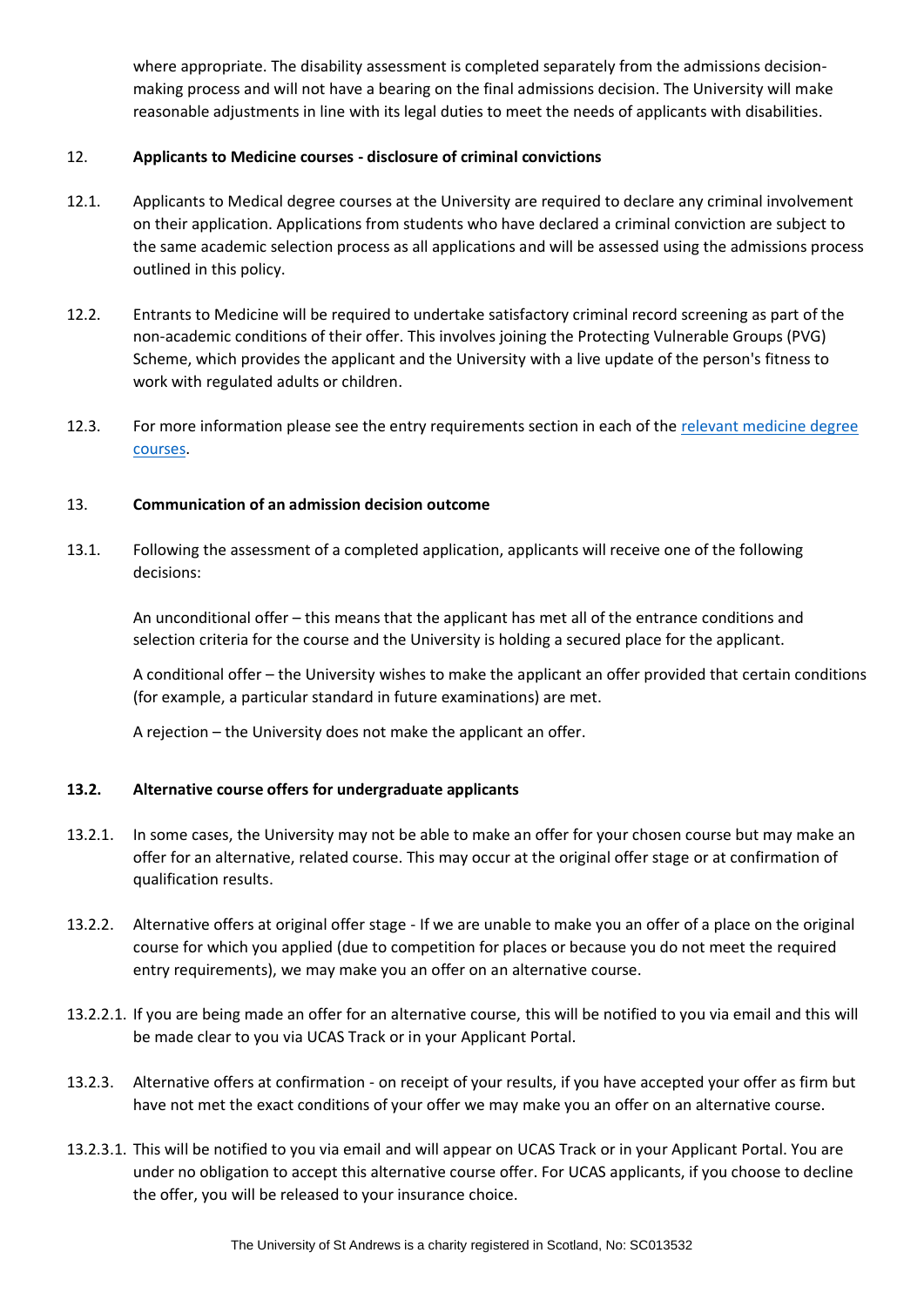# **13.3. Alternative course offers for postgraduate taught applicants**

- 13.3.1. Alternative offers at original offer stage If we are unable to make you an offer of a place on the original course for which you applied (due to competition for places or because you do not meet the required entry requirements), we may make you an offer on an alternative course.
- 13.3.1.1. If you are being made an offer for an alternative course, this will be made clear to you in your Applicant Portal.
- 13.3.2. Alternative offers at confirmation of qualifications on receipt of your results, if you have accepted your offer as firm but have not met the exact conditions of your offer we may make you an offer of an alternative course.
- 13.3.2.1. This will be made clear to you in your Applicant Portal. You are under no obligation to accept this alternative course offer.
- 13.4. Where an applicant has evidence that a mistake in the terms of the decision that has been made, they should contact [myapplication@st-andrews.ac.uk](mailto:myapplication@st-andrews.ac.uk) within 14 days. This may include, for example, an offer that is based on a qualification which the applicant is not currently undertaking, where a conditional offer has been communicated and the applicant believes that they presently meet the entry conditions.

# 14. **Confirming conditions of the offer**

- 14.1. Where an applicant holding a conditional offer meets the terms of that offer, they are automatically confirmed as having secured a place to study at the University.
- 14.2. The deadline for conditional offer holders to meet the conditions of their offer is 31 August in the year of entry. The University is not obliged to wait for the result of a re-mark or exam board appeal, as a reject decision will already have been recorded on the University applicant record (or through UCAS Track for undergraduate UCAS applicants).
- 14.3. If an applicant subsequently meets the terms of their offer as the result of a successful appeal to the relevant qualification or exam board, the University will consider the applicant in the year that they applied if possible. If the University is unable to provide a place in such circumstances in the year of application, the place will automatically be deferred to the following year of entry.
- 14.4. The University is under no obligation to honour a conditional offer to applicants who have not met the conditions of their offer by the stipulated deadline.

#### 15. **What to expect when an applicant receives an offer of a place from the University**

- 15.1. When an applicant receives an offer of a place from the University, the University will provide the applicant with information to help make an informed decision. This includes key information about the course and modules, visa information (where required), tuition fees and any other relevant costs for the course and attendance, arrangements for making payments to the University, the University's complaints-handling process, and details of the applicant's right to cancel the contract.
- 15.1.1. From time, to time, it may be necessary to make changes to the terms and conditions of an applicant's offer. Should any significant changes be made to the offer, this will be communicated to the applicant in writing.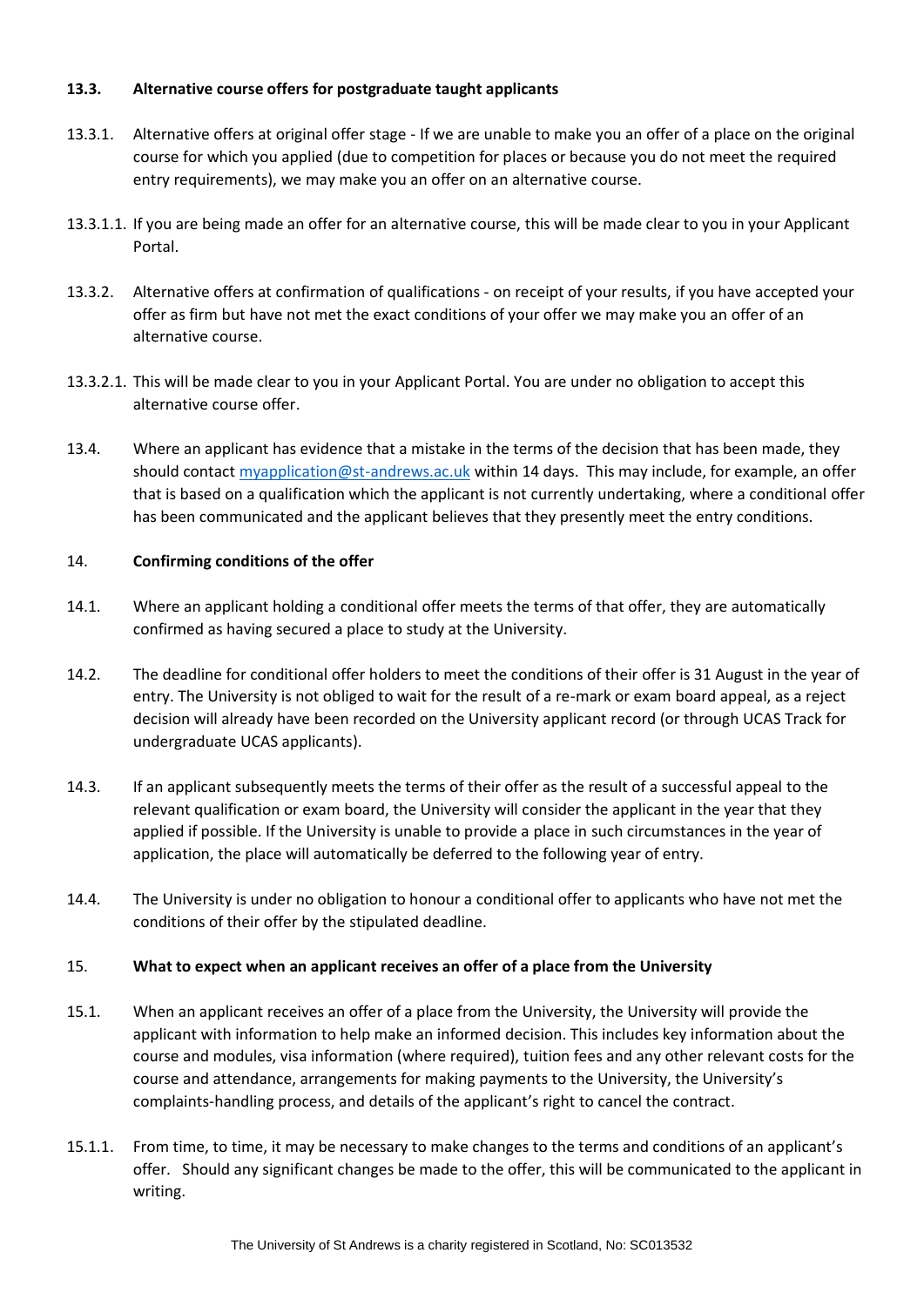- 15.2. The University will provide applicants with information about the terms, rules and regulations relating to student conduct, which explain the applicant's and student's rights and obligations to the University, as well as the University's obligations to the applicant and student.
- 15.3. Applicants should read and understand this information before deciding whether to accept their offer.
- 15.4. If an applicant does not receive the required information, or if an applicant is not clear about anything relating to an offer of a place and the information provided, the applicant should contact the University directly to ask for further advice by writing to the appropriate admissions contact:

International Foundation Programmes: [ifp@st-andrews.ac.uk](mailto:ifp@st-andrews.ac.uk)

Undergraduate: [myapplication@st-andrews.ac.uk](mailto:myapplication@st-andrews.ac.uk)

Postgraduate: [pgt.application@st-andrews.ac.uk](mailto:pgt.application@st-andrews.ac.uk)

#### 16. **Accepting the offer and terms of contract**

- 16.1. The formal offer of a place at the University sets out any conditions that must be met to have this place confirmed and asks whether the applicant wishes to accept the offer.
- 16.2. It is important that applicants identify any issues prior to accepting an offer, as changes to material information could lead to the offer being withdrawn by the University.
- 16.3. Once an applicant has accepted the offer to study at the University, the applicant enters into a contractual agreement with the University.
- 16.4. Further information can be found in the further particulars of offers which are sent with the offer email and published online.

#### 17. **Declaring criminal convictions when accepting an offer of a place**

#### 17.1. **Applicants with criminal convictions**

- 17.1.1. The University of St Andrews aims to maintain a safe environment for students and takes appropriate steps to protect all members of the University community. For this reason, the University collects and records information on relevant offences committed by offer holders or students, unless these convictions are defined as 'spent' under the [Rehabilitation of Offenders Act 1974](https://www.nacro.org.uk/resettlement-advice-service/support-for-individuals/disclosing-criminal-records/rehabilitation-offenders-act/) or its equivalent.
- 17.1.2. In addition, where an offer-holder or student is under investigation by the Police or where criminal proceedings have been initiated, it is the responsibility of the offer-holder or student to report this to the University.
- 17.1.3. Any information received from declarations will be used to undertake a risk assessment to understand if any mitigating measures need to be put in place during the period of the student's studies. This will also allow the University to put appropriate support in place.
- 17.1.4. For the purposes of this policy, relevant offences include the following non-exhaustive list of offences: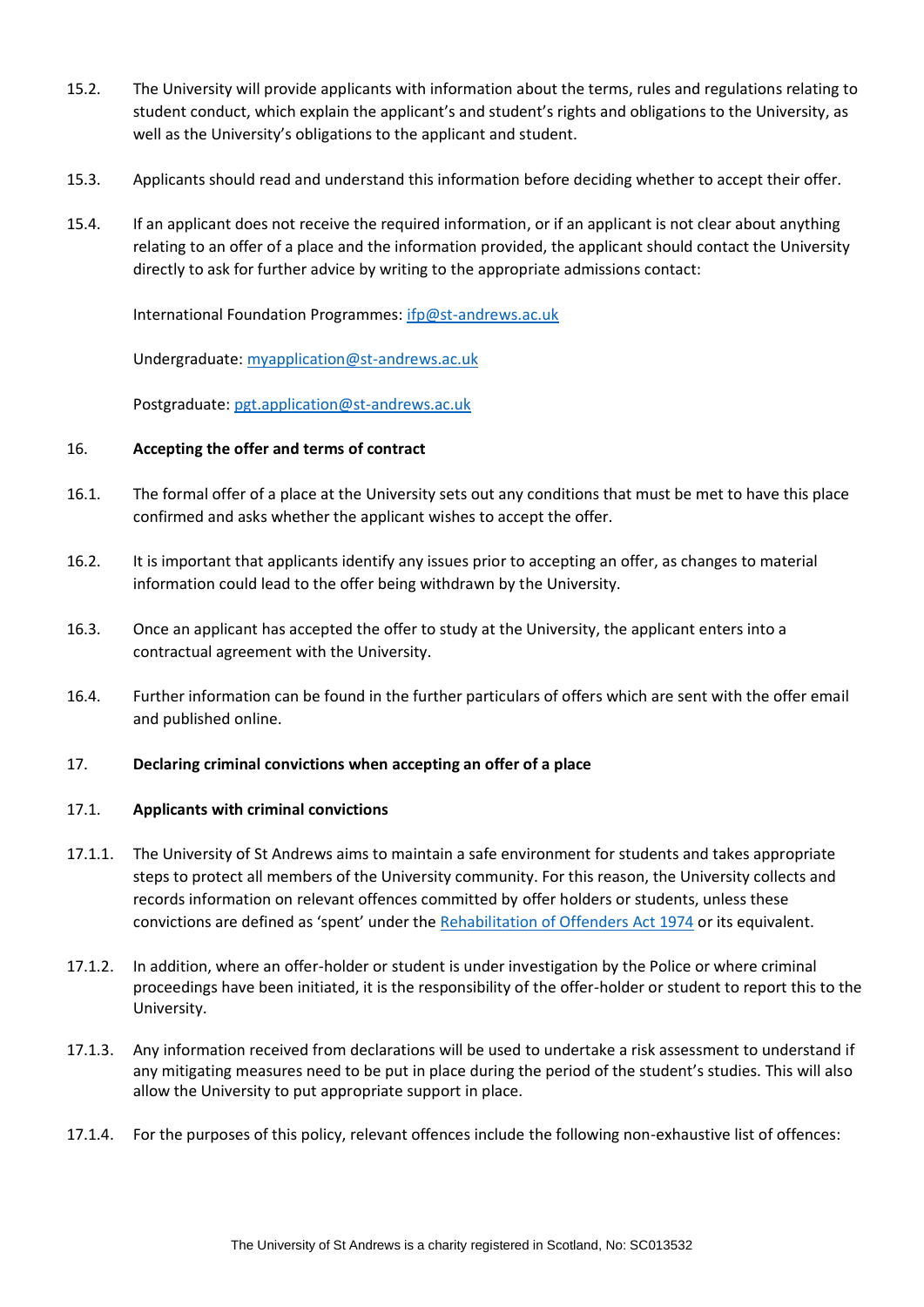Any kind of violence including (but not limited to) threatening behaviour, offences concerning the intention to harm or offences which resulted in actual bodily harm;

Offences listed in the Sexual Offences Act 2003 or the Sexual Offences (Scotland) Act 2009 or the Abusive Behaviour and Sexual Harm (Scotland) Act 2016 or the Contract (Third Party Rights) (Scotland) Act 2017;

The unlawful supply of controlled drugs or substances where the conviction concerns commercial drug dealing or trafficking;

Offences involving firearms;

Offences involving arson;

Offences involving fraud or embezzlement;

Offences involving theft;

Offences listed in the Terrorism Act 2006;

Offences listed in Schedule 1 to the Protection of Vulnerable Groups (Scotland) Act 2007;

Offences listed in the Bribery Act 2010;

Offences listed in the Criminal Finances Act 2017;

Offences listed in the Computer Misuse Act 1990.

- 17.2. This policy applies to all students at the University of St Andrews, except those studying Medicine. Students studying Medicine at the University of St Andrews are required to disclose criminal convictions in accordance with the regulations set out on th[e Disclosure Scotland website.](https://www.mygov.scot/disclosure-types/?via=http://www.disclosurescotland.co.uk/) Please see 12 above.
- 17.3. This policy covers relevant, unspent criminal convictions received by offer-holders and students in any country.

#### 18. **Pre-payment requirements stated within the offer letter**

- 18.1. The offer letter will clearly state if an applicant is required to make a pre-payment to accept and secure an offer of a place and provide a deadline. The pre-payment will be deducted from the total amount of tuition fees.
- 18.2. For applicants who require a Tier 4 (General) student visa to study in the UK, the total amount paid, including any pre-payment made, will be displayed on the Confirmation of Acceptance for Studies (CAS) provided this information is received by us prior to the CAS being issued.
- 18.3. If a pre-payment remains unpaid beyond the deadline, this will be taken as an indication that the applicant no longer wishes to take up their offer of a place at the University and the offer of a place will be rescinded.

#### 19. **Requests for changes to courses after an application is submitted**

#### 19.1. **Undergraduate requests for changes to courses**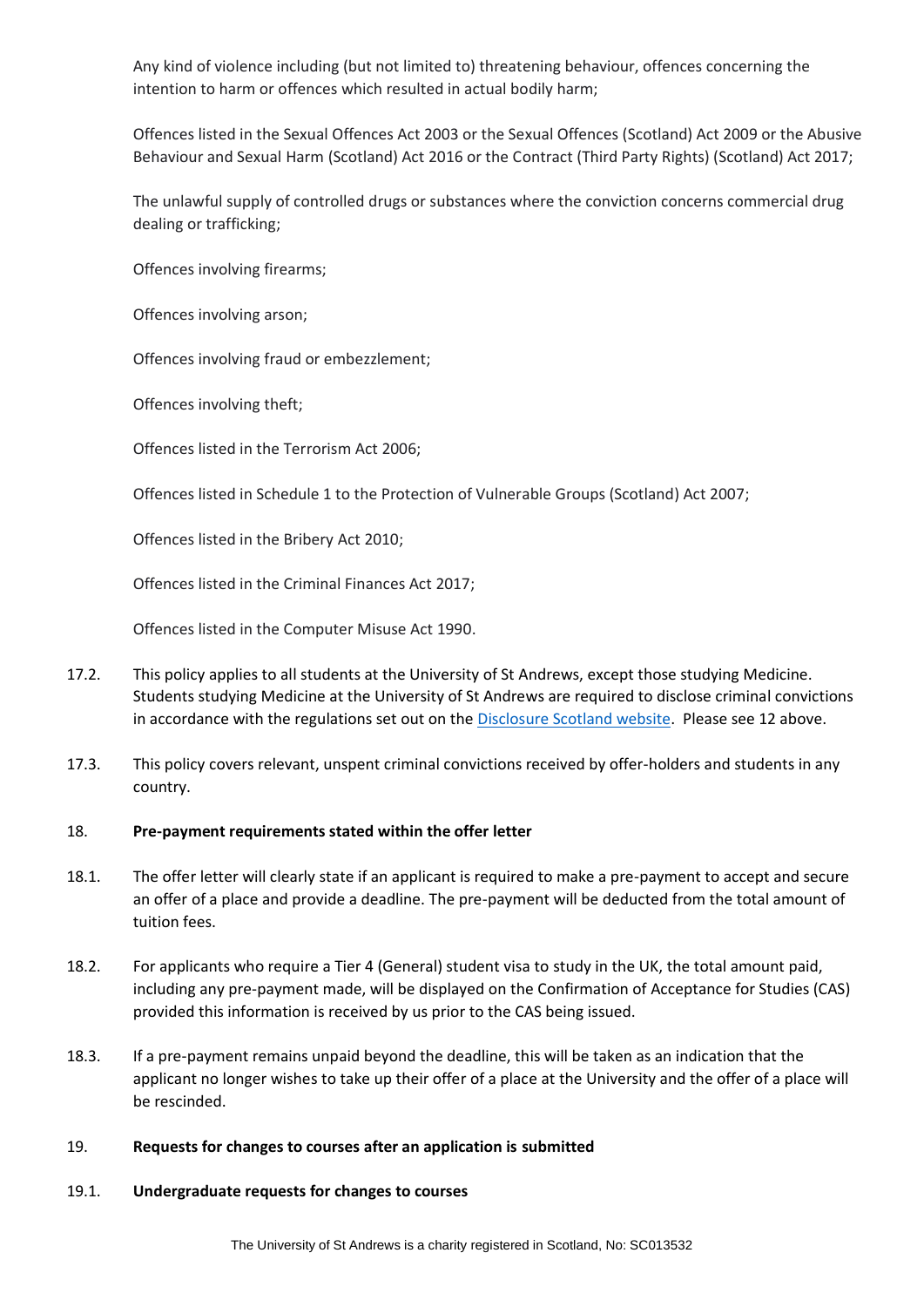- 19.1.1. Any undergraduate applicant or offer holder considering such a change should consider carefully their reasons for doing so. They can submit a speculative inquiry to see what their chances of success would be, without risking losing any existing offer they may potentially have. If a formal request is submitted, then each request will be considered on a case-by-case basis by an admissions panel consisting of Deputy Directors of Admissions and the relevant Faculty Associate Deans. In doing so the University will follow the decision-making process outlined in the Admissions Policy. The new course requested could impact on the competitiveness of the application, particularly if the requested course is significantly different from that on which an offer has been made. In some cases, to have a chance of securing an offer on the new course, it is possible that the applicant will be required to reapply in the following application cycle.
- 19.1.2. All applicants should also be aware that entrant students are not permitted to change their course before the end of their first year of studies, which is outlined in the [Changes to Studies policy.](https://www.st-andrews.ac.uk/media/proctor/documents/changes-studies.pdf)
- 19.1.3. Applicants assessed as Home and Rest of UK (RUK) fee status are required to submit any requests to change course to [myapplication@st-andrews.ac.uk](mailto:myapplication@st-andrews.ac.uk) before 15 January in their original year of application. The University is under no obligation to grant such a request. Requests received after 15 January will not be considered.
- 19.1.4. Undergraduate applicants assessed as Overseas fee status are required to submit any requests to change course to [myapplication@st-andrews.ac.uk](mailto:myapplication@st-andrews.ac.uk) before 30 June in their year of application. Requests received after 30 June will not be considered. Changes to the course will not be considered once the Confirmation of Acceptance for Study (CAS) has been issued. The CAS is a unique number created by the United Kingdom Visa and Immigration (UKVI) office and requested on behalf of the admitted student by the University. The CAS number includes information about the course of study, fees due, fees paid, how an applicant was assessed as eligible to enter the University, and the University's details.
- 19.1.5. The School of Medicine will not consider requests for a change of course from applicants who have applied to another subject. Medicine applicants assessed as Overseas fee status may request to change from BSc Hons Medicine to the Scottish-Canadian Medical Programme (or vice versa) if all the conditions of the new course are met. This can be done at any point during the admissions cycle before an offer has been issued.

#### 19.2. **Postgraduate taught requests for changes to courses**

- 19.2.1. Postgraduate taught applicants wishing to change to another course offered by a different academic School will need to withdraw their existing application and submit a new application within the published deadlines for the new course. Applicants wishing to change to another course within the same academic School to which they have already applied, should contact that School directly to discuss the possibility of changing.
- 19.2.2. Postgraduate applicants are required to submit any requests to change course to [pgt.application@st](mailto:pgt.application@st-andrews.ac.uk)[andrews.ac.uk](mailto:pgt.application@st-andrews.ac.uk) . Any inquiry which is clearly speculative in nature will not put any existing offer of a place at risk.

# 19.3. **International Foundation Programme requests for changes to courses**

19.3.1. Applicants wishing to request a change of International Foundation Programme should contact [ifp@st](mailto:ifp@st-andrews.ac.uk)[andrews.ac.uk.](mailto:ifp@st-andrews.ac.uk) Course changes will only be allowed with the approval of the relevant Programme Director within the programmes offered by the International Foundation Programme.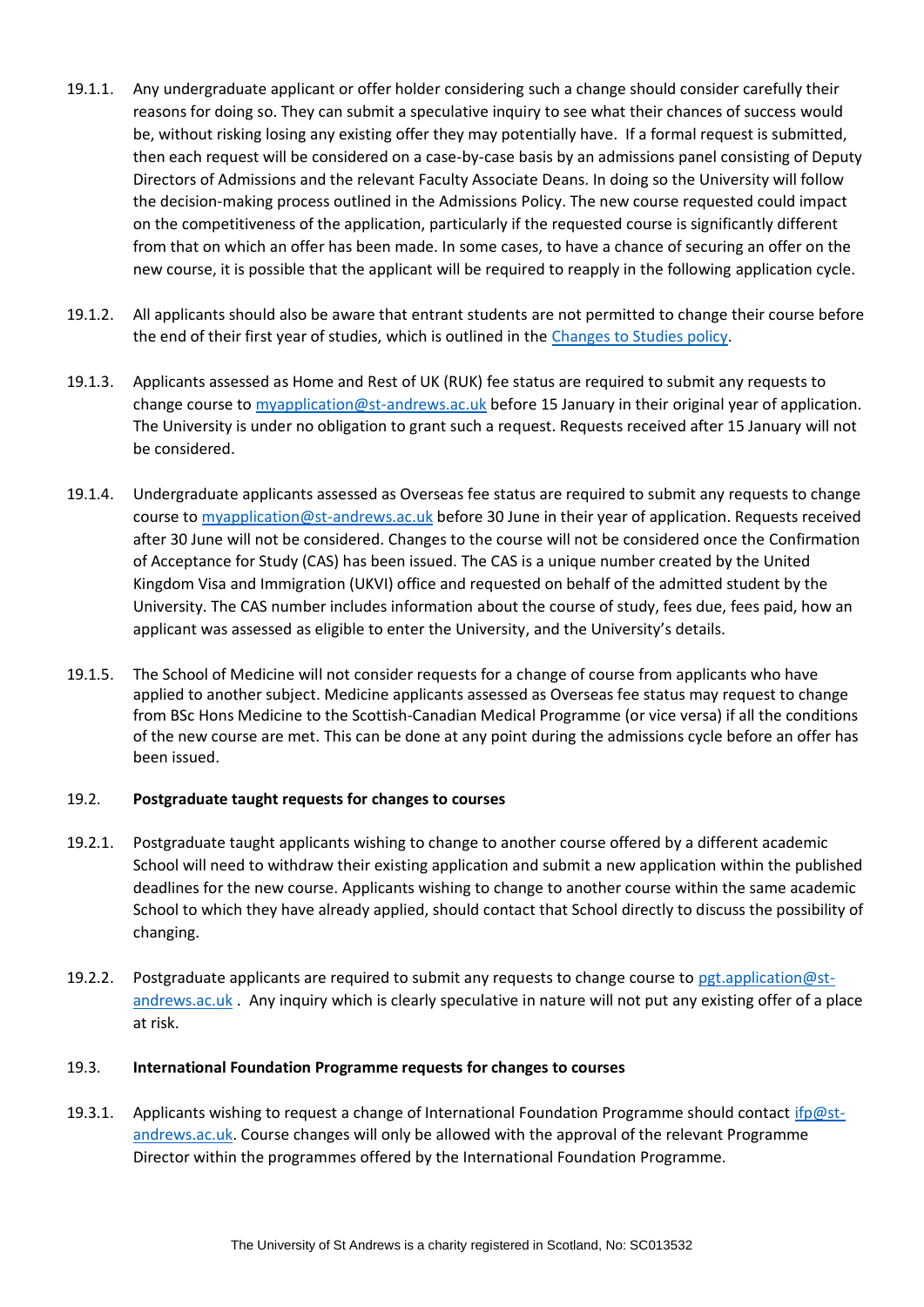#### 20. **Deferred applications**

20.1. The University will accept applications for deferred entry as outlined below. Deferred entry refers to applicants who, having applied in one admissions cycle, delay their entry into the following admissions cycle.

#### 20.2. **Deferring an undergraduate application**

- 20.2.1. It is the University's position that applicants apply in the academic cycle immediately prior to the start date they wish to commence their studies at the University. University [dates are published online.](https://www.st-andrews.ac.uk/semester-dates/) For example, applicants intending to start their studies in September 2021 would apply during the admissions cycle that opens in September 2020. Applicants intending to take a gap year or a year off studies are recommended to apply during the gap year. This allows applicants to demonstrate as part of their application how their activities during the gap year are relevant to the course(s) to which they are applying. This information will be considered as part of the decision-making process.
- 20.2.2. An applicant may only request a deferred entry into the admissions cycle immediately following the admissions cycle initially applied for.
- 20.2.3. Applicants who meet the conditions of an offer who are subsequently required to undertake national military service will have their offers upheld until conclusion of their service. Applicants should ensure that they contact [myapplication@st-andrews.ac.uk](mailto:22.Deferred%20applications%20%2022.1.Deferring%20an%20Undergraduate%20application%2022.1.1.The%20University%20will%20accept%20applications%20for%20deferred%20entry%20as%20outlined%20below.%20Deferred%20entry%20refers%20to%20applicants%20who,%20having%20applied%20in%20one%20admissions%20cycle,%20delay%20their%20entry%20into%20the%20following%20admissions%20cycle.%20%20%20%2022.1.2.It%20is%20the%20University’s%20position%20that%20applicants%20apply%20in%20the%20academic%20cycle%20immediately%20prior%20to%20the%20start%20date%20they%20wish%20to%20commence%20their%20studies%20at%20the%20University.%20University%20dates%20are%20published%20online.%20For%20example,%20applicants%20intending%20to%20start%20their%20studies%20in%20September%202020%20would%20apply%20during%20the%20academic%20cycle%20that%20opens%20in%20September%202019.%20Applicants%20intending%20to%20take%20a%20gap%20year%20or%20a%20year%20off%20studies,%20are%20recommended%20to%20apply%20during%20the%20gap%20year.%20This%20allows%20applicants%20to%20demonstrate%20as%20part%20of%20their%20application%20how%20their%20activities%20during%20the%20gap%20year%20are%20relevant%20to%20the%20subject(s)%20to%20which%20they%20are%20applying.%20This%20information%20will%20be%20considered%20as%20part%20of%20the%20decision-making%20process.%20%2022.1.3.An%20applicant%20may%20only%20request%20a%20deferred%20entry%20for%20entry%20into%20the%20following%20admissions%20cycle.%20%2022.1.4.Applicants%20who%20meet%20the%20conditions%20of%20an%20offer%20who%20are%20subsequently%20required%20to%20undertake%20national%20military%20service%20will%20have%20their%20offers%20upheld%20until%20conclusion%20of%20their%20service.%20Applicants%20should%20ensure%20that%20they%20contact%20myapplication@st-andrews.ac.uk%20as%20soon%20as%20they%20are%20aware%20of%20any%20commitments%20to%20such%20military%20service%20and%20provide%20supporting%20documentation.%20%2022.1.5.Applicants%20who%20still%20choose%20to%20apply%20for%20deferred%20entry%20for%20the%20subsequent%20academic%20year) as soon as they are aware of any commitments to such military service and provide supporting documentation.
- 20.2.4. Applicants who choose to apply for deferred entry for the subsequent academic year should ensure that their personal statement includes information on:

reasons why they wish to defer;

what they will be doing that is relevant to the subject(s) to which they are applying during the year before entry;

and how such activities will benefit the strength of their application.

- 20.2.5. Applicants who wish to request deferred entry after receiving an offer, should put their request in writing to [myapplication@st-andrews.ac.uk](mailto:myapplication@st-andrews.ac.uk) as early as possible. In such circumstances, it is the responsibility of the applicant to provide as much detail as possible to explain their request. All such requests will be considered on a case-by-case basis by an admissions panel consisting of Deputy Directors of Admissions and the relevant Faculty Associate Dean.
- 20.2.6. Any undergraduate applicant or offer holder considering such a change should consider carefully their reasons for doing so. They can submit a speculative inquiry to see what their chances of success would be, without risking losing any existing offer they may potentially have. It is important to note that there is no guarantee that a formal request to defer entry will be granted, and applicants and offer holders may be required to withdraw their application and reapply in the cycle that is relevant for their year of entry. Their application will be assessed again separately and in light of the competitiveness of the new application pool. Granting of deferred entry may have implications for an applicant's offer of accommodation or any University scholarships awarded. Applicants should also be aware that tuition fees are updated annually, and so deferring an application is expected to increase the tuition and other attendance costs. Applicants should consult the policies on [scholarships](https://www.st-andrews.ac.uk/study/fees-and-funding/undergraduate/financial-assistance/) and [accommodation](https://www.st-andrews.ac.uk/accommodation/ug/current/residents/documents/) for further information.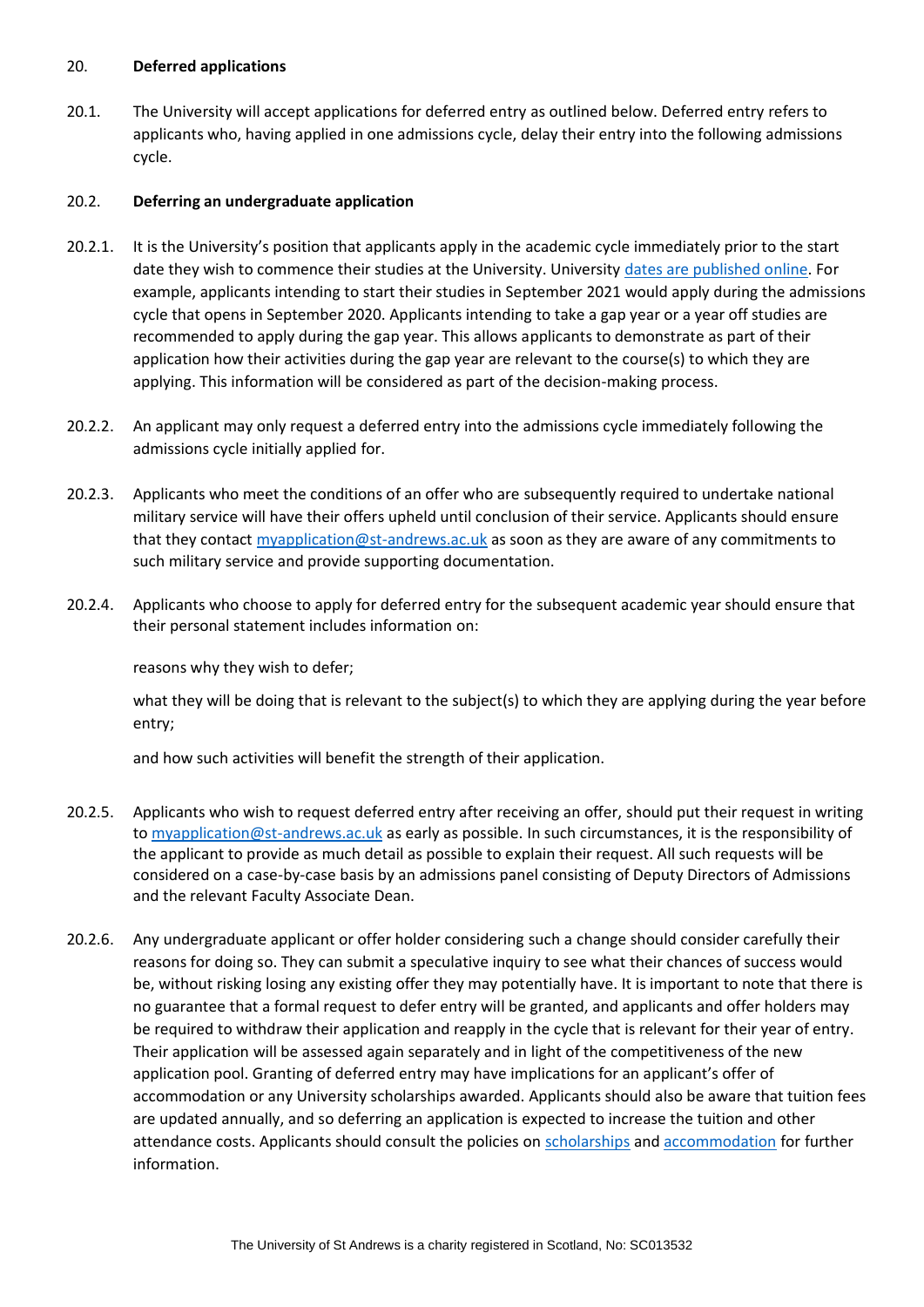## 20.3. **Accepting and securing a deferred offer – undergraduate**

- 20.3.1. Applicants assessed as Overseas fee status holding an unconditional offer who have been granted deferred entry will be required to make a pre-payment before their deferred entry will be confirmed. The pre-payment will be deducted from the total of the first-year tuition fee.
- 20.3.2. Failure to submit the pre-payment will be taken as an indication that the applicant no longer wishes to take up the offer of a place to study at the University and the offer of a place will be rescinded.
- 20.3.3. Further information about the required pre-payment will be included in the applicant's offer letter.

## 20.4. **Deferring an undergraduate application to Medicine courses**

- 20.4.1. Applications for deferred entry to the School of Medicine are not considered unless express permission has been granted from the School of Medicine. Any questions regarding deferred entry to Medicine should be directed t[o medical.admissions@st-andrews.ac.uk](mailto:medical.admissions@st-andrews.ac.uk)
- 20.4.2. It is important to note that there is no guarantee that a request to defer entry will be granted, and applicants may be required to withdraw their application and reapply in the cycle that is relevant for their year of entry. Granting of deferred entry may have implications for an applicant's offer of accommodation or any University scholarships awarded. Applicants should also be aware that tuition fees are updated annually, and so deferring an application is expected to increase the tuition and other attendance costs. Applicants should consult the policies on scholarships and accommodation for further information.

#### 20.5. **Deferring a postgraduate taught application**

- 20.5.1. Applicants who wish to request deferred entry after receiving an offer should put their request in writing to [pgt.application@st-andrews.ac.uk](mailto:pgt.application@st-andrews.ac.uk) as early as possible. In such circumstances, it is the responsibility of the applicant to provide as much detail as possible to explain their request. All such requests will be considered on a case-by-case basis by the Director of Postgraduate Studies within the relevant academic School.
- 20.5.2. An applicant may only request a deferred entry into the admissions cycle immediately following the admissions cycle initially applied for.
- 20.5.3. It is important to note that there is no guarantee that a request to defer entry will be granted, and applicants may be required to withdraw their application and reapply in the admissions cycle that is relevant for their year of entry. Granting of deferred entry may have implications for an applicant's offer of accommodation or any University scholarships awarded. Applicants should also be aware that tuition fees are updated annually, and so deferring an application is expected to increase the tuition and other attendance costs. Applicants should consult the policies on scholarships and accommodation for further information.

#### 20.6. **Accepting and securing a deferred offer – postgraduate taught courses**

20.6.1. While the decision on whether or not to grant a request for deferred entry is taken by the relevant academic School, any such offer for deferred entry will only be confirmed if the applicant has made any pre-payments as required in the offer letter.

#### 20.7. **Deferring an application to an International Foundation Programme**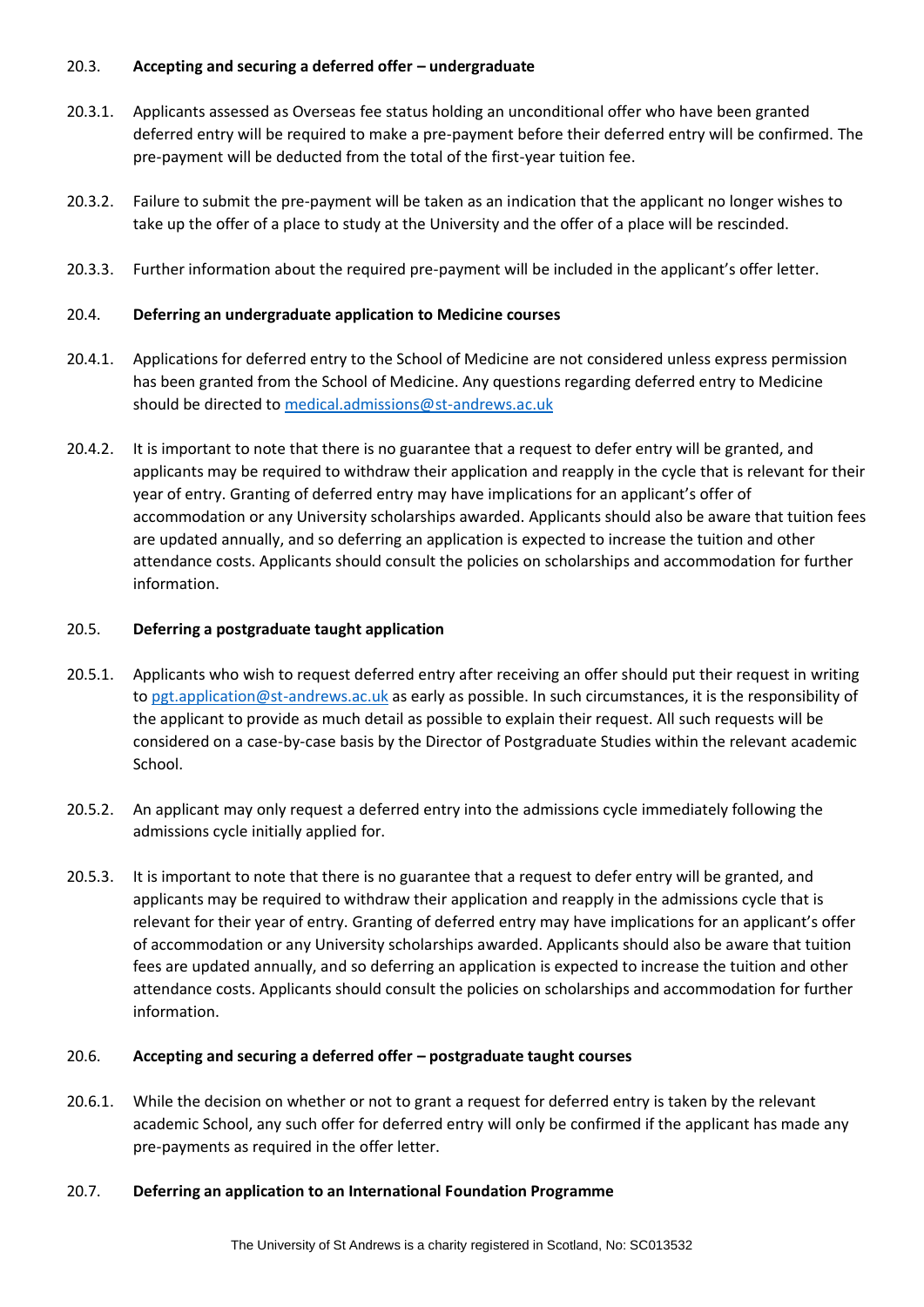- 20.7.1. Applications for deferred entry to International Foundation Programmes are not considered unless express permission has been granted by the Director of the International Education Institute. Any questions regarding deferred entry to International Foundation Programmes should be directed to [ifp@st-andrews.ac.uk.](mailto:ifp@st-andrews.ac.uk)
- 20.7.2. It is important to note that there is no guarantee that a request to defer entry will be granted, and applicants may be required to withdraw their application and reapply in the cycle that is relevant for their year of entry. Granting of deferred entry may have implications for an applicant's offer of accommodation or any University scholarships awarded. Applicants should also be aware that tuition fees are updated annually, and so deferring an application is expected to increase the tuition and other attendance costs. Applicants should consult the policies on scholarships and accommodation for further information.

# 21. **Applicants with extenuating circumstances**

# 21.1. **Undergraduate applications with extenuating circumstances**

- 21.1.1. The University aims to ensure that all applicants have an equal chance to prove their academic potential when applying to their chosen course. We accept that in some cases there may be circumstances which significantly impact upon an applicant's ability to perform to their potential. As an example, such circumstances could include, but are not limited to: an ongoing acute or chronic medical condition; a recent family bereavement or serious illness; ongoing significant caring responsibilities; or other disruptions to educational teaching at a school or college outside of the applicant's control.
- 21.1.2. We expect that in the first instance applicants with extenuating circumstances will inform their examination board of their situation. This includes both those applicants with long-term extenuating circumstances and those with short-term circumstances that may have impacted unexpectedly upon examination performance.
- 21.1.3. At any point within the application cycle, applicants may submit information on extenuating circumstances to the University as part of their application by emailing [myapplication@st-andrews.ac.uk.](mailto:myapplication@st-andrews.ac.uk)
- 21.1.4. It is important that an applicant includes as much information as possible relating to their particular circumstances, including, where appropriate, submissions from medical or educational professionals. The applicant must also clearly indicate whether the examination board has been informed of the situation, and what action has been taken as a result, including any appeals that may have been made and any further details the applicant considers to be relevant. If this information is not included, the University will assume that the examination board has been informed, and that the applicant's academic achievements reflect this. In some circumstances we may contact applicants or referees.
- 21.1.5. The University will not normally offer applicants a place if they do not meet the stated entrance requirements for their course. Each case of extenuating circumstances will be considered on a case-bycase basis, according to the information provided by the applicant by an admissions panel consisting of Deputy Directors of Admissions and the relevant Faculty Associate Dean.

#### 21.2. **Medicine undergraduate applications with extenuating circumstances**

21.2.1. Applicants to study Medicine who have extenuating circumstances (including those associated with UKCAT and interview) should consult the Sc[hool of Medicine's policy on extenuating circumstances](http://medhandbook.st-andrews.ac.uk/wp-content/uploads/sites/27/2014/05/students_admissions_Extenuating-circumstances.pdf).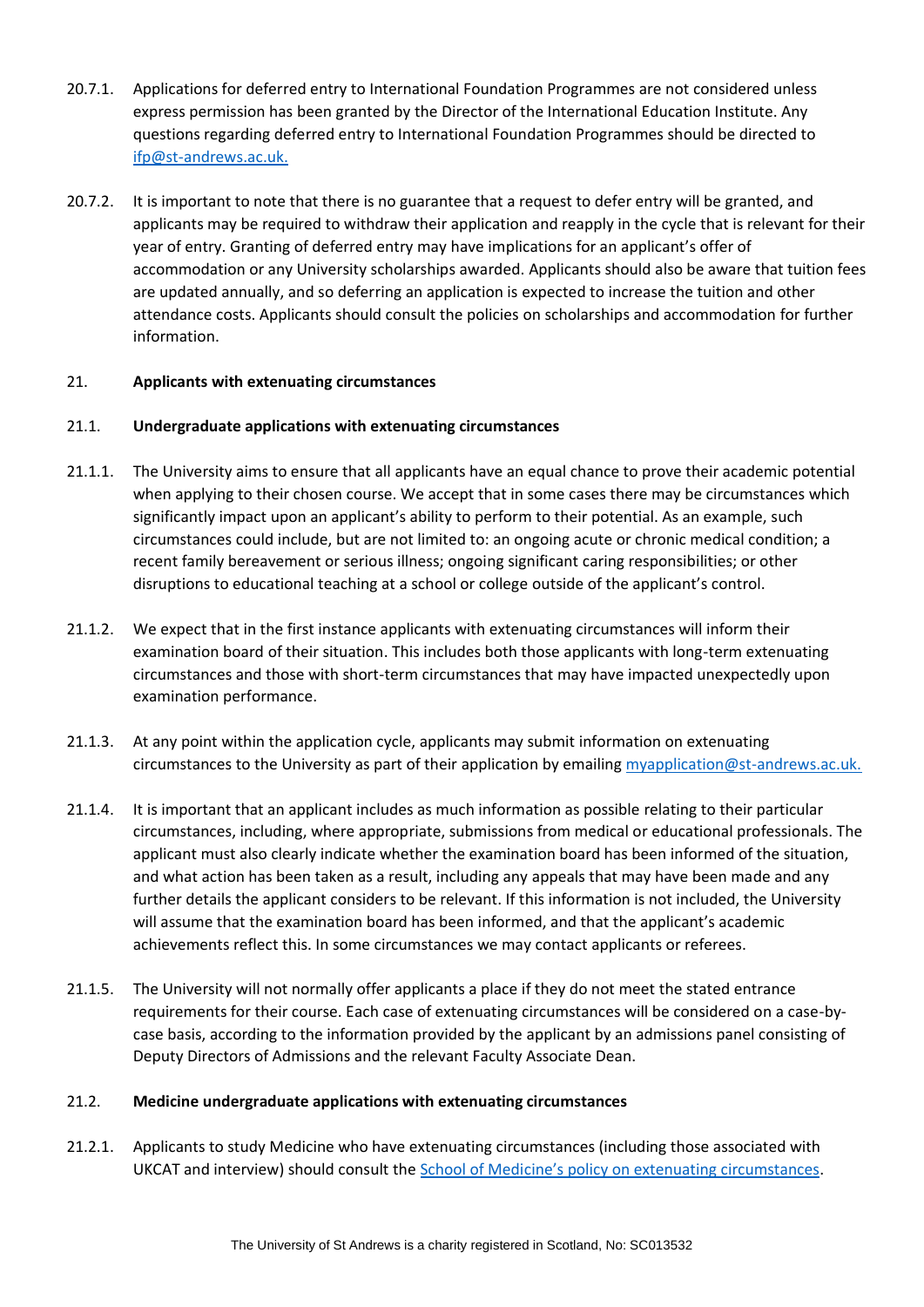## 21.3. **Postgraduate taught course applications with extenuating circumstances**

21.3.1. Applicants for postgraduate taught courses should submit any evidence of extenuating circumstances to the academic School as part of their application. The University will not normally offer applicants a place if they do not meet the stated entrance requirements. All such cases will be considered on a case-by-case basis by the relevant academic School Director of Postgraduate Studies.

# 21.4. **International Foundation Programme applications with extenuating circumstances**

21.4.1. Applicants for International Foundation Programmes who have extenuating circumstances should submit evidence of these to [ifp@st-andrews.ac.uk.](mailto:ifp@st-andrews.ac.uk) The University will not normally offer applicants a place if they do not meet the stated entrance requirements. All such cases will be considered on a case-by-case basis by the Director of the International Education Institute or their designate.

# 22. **Agents**

22.1. This section only applies to an individual or organisation ('agent') applying on behalf of someone else. Before submitting an application on behalf of someone else, an agent must:

have all necessary authority to complete and submit the application on behalf of the applicant; and

ensure the applicant has sufficient time to read and understand the applicant declaration, our website terms and conditions, and our privacy policy.

- 22.2. Applicants should maintain control over their application and are ultimately responsible for their application account and managing communications to and from the account.
- 22.3. The University retains the right to cancel an application if the University determines, having carried out the necessary checks and due diligence, or has reason to believe, that an agent has not fully complied with these requirements. The University will write to the applicant by email so that the applicant has an opportunity to respond.
- 22.4. Individual applications are judged on their own merits. Whether the application is made privately or through an agent does not in itself affect the strength of the application.

# 23. **How we verify the information an applicant provides to the University**

- 23.1. If an application contains misleading information or has left out any relevant information this may lead us to question the validity of the information provided to the University.
- 23.2. The University may take any necessary steps to check with the applicant and other parties declared on the application, including previous schools, colleges, and examination and awarding bodies whether the information provided is accurate or complete.
- 23.3. The University retains the right to cancel an application or rescind an offer without refunding an application fee if the University has determined, having carried out any necessary checks and due diligence, or has reasonable belief, that an application contains false information.
- 23.4. If an applicant has any reason to believe that information the University holds about an applicant is not true, complete or accurate, the applicant must tell us by writing to [myapplication@st-andrews.ac.uk.](mailto:myapplication@st-andrews.ac.uk)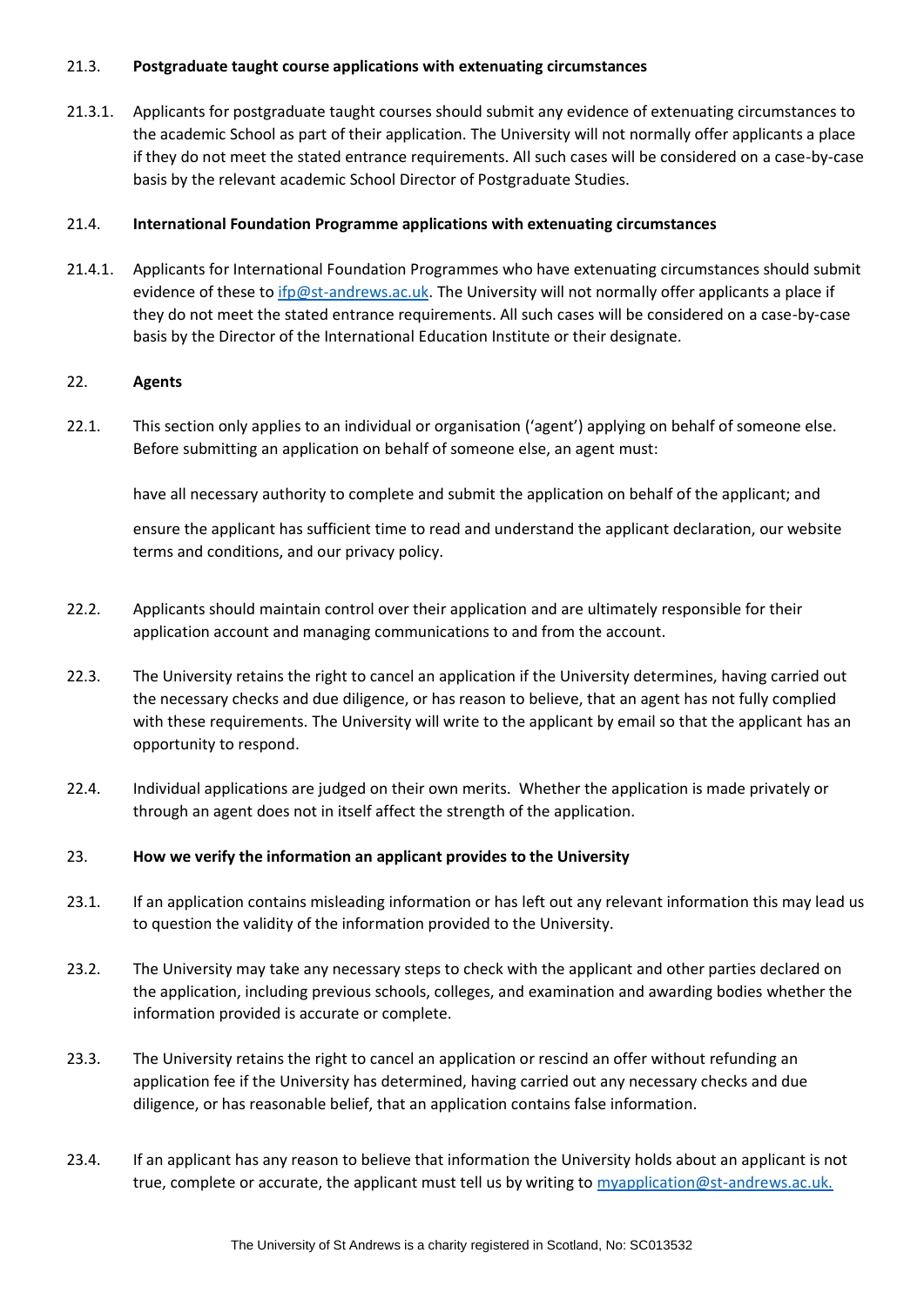23.5. If the University needs to verify an applicant's identity, the University may check details in the application by using any official, publicly available or commercially available identity checking services. If any adverse information is revealed about an applicant, the University will write to the applicant by email so that the applicant has an opportunity to respond.

# 24. **Fraudulent or plagiarised applications**

24.1. The University will not admit individuals based on fraudulent or plagiarised applications or documents and will investigate any persons found to have submitted any fraudulent material as part of their application, even when this information comes to light after an offer has been made or an individual has matriculated. In such instances the University would investigate under the Non-academic Misconduct Policy (see Section 26 below).

# 25. **UCAS plagiarised personal statements**

25.1. All personal statements from UCAS applicants are run thorough the UCAS Similarity Detection Service on submission. Any personal statement showing a level of similarity of 10% or greater are flagged by UCAS and the University and the applicant is notified. The University will investigate all instances of similarity that are notified from UCAS and an application may be rejected where the University finds there are reasonable grounds to suspect a statement has been plagiarised.

# 26. **Non-academic misconduct**

26.1. Any cases of non-academic misconduct will be addressed through the [University's Non](https://www.st-andrews.ac.uk/policy/student-administration-non-academic-discipline/non-academic-misconduct-policy.pdf)-academic [Misconduct Policy.](https://www.st-andrews.ac.uk/policy/student-administration-non-academic-discipline/non-academic-misconduct-policy.pdf) The University will take appropriate action up to and including the withdrawal of an offer or place.

# 27. **Feedback on admissions decisions for undergraduate course applications**

- 27.1. An applicant for an undergraduate course who is unsuccessful will receive formal notification detailing the University's decision including details for the rejection. It should be noted that the University is a highly competitive institution, and each year many applicants who apply having either met or exceeded the minimum entrance requirements, or who are predicted to do so, will not receive an offer.
- 27.2. The University will provide feedback on an application if requested. This feedback will in the main be contextual, pertaining to the relevant application pool. Unsuccessful applicants seeking further feedback should contact [myapplication@st-andrews.ac.uk](mailto:myapplication@st-andrews.ac.uk) in writing within 14 days of being notified of the outcome of their application. The University will aim to provide feedback within 30 days of receipt of the request. While the University aims to provide informative feedback that is helpful to enable applicants to reflect on their progress through the application process, it may not always be possible to provide additional highly specific or tailored advice.
- 27.3. The University is only able to provide feedback to the applicant, except where written consent has been previously given to allow us to communicate throughout the application process with a nominated third party.

# 28. **Feedback on admissions decisions for part-time undergraduate applications**